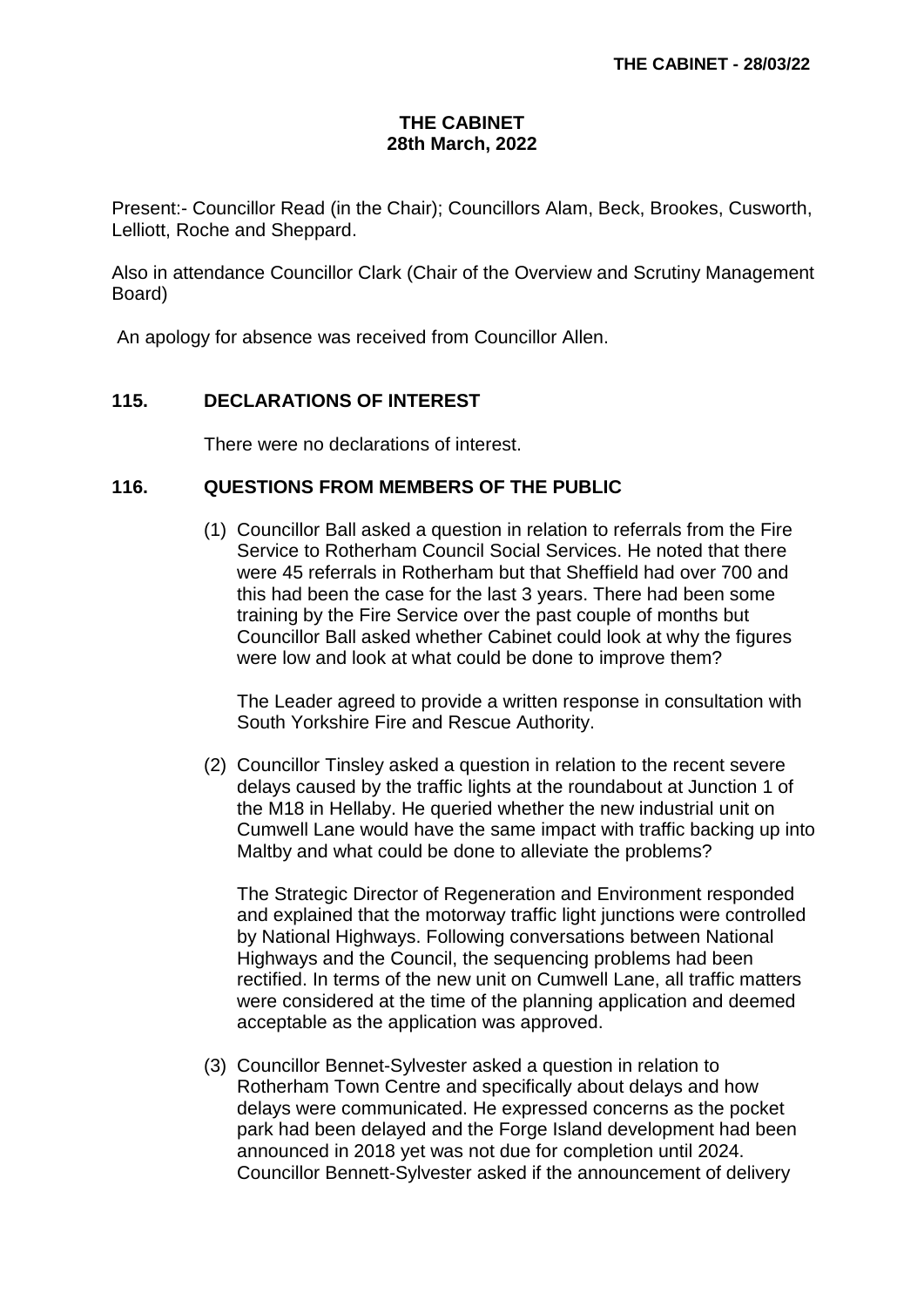dates could be better communicated and the communication in general be looked at?

In response, Councillor Read explained that there had been some delays, mainly due to COVID-19. However, the development was nearing the construction phase and it was hoped that construction would begin in late 2022.

Councillor Lelliott explained that work had continued on Forge Island since 2018 with major works on flood alleviation completed. Councillor Lelliott expressed pride in what had been achieved so far and credited the officers with the work on what will be a quality development. She agreed that communication could be improved.

In his follow up question, Councillor Bennett-Sylvester expressed frustration with the delays and was concerned that the Forge Island development was announced in 2018 as a way of rejuvenating the town centre but with the completion not due until 2024, he queried what happened in terms of rejuvenation in the meantime?

Councillor Lelliott explained that work on the communications strategy was underway now that funding had been provided through the Levelling Up and Towns Funds.

The Assistant Director of Planning, Regeneration and Transport explained that the website had recently been updated and more information would be provided shortly.

# **117. MINUTES OF THE PREVIOUS MEETING**

#### **Resolved:-**

That the minutes of the previous meeting of the Cabinet held on 14th February, 2022, be approved as a true and correct record of the proceedings.

## **118. EXCLUSION OF THE PRESS AND PUBLIC**

The Chair advised that appendices to Minute Nos. 121, 123 and 124 were exempt by virtue of Paragraph 3 of Part 1 of Schedule 12A of the Local Government Act 1972. However, none of the appendices were discussed during the meeting and as such, the meeting remained open to the press and public throughout.

### **119. ROTHERHAM TOWN CENTRE WI-FI**

Consideration was given to the report which provided an update on the potential options to provide free public Wi-Fi within parts of Rotherham Town Centre. In May 2018 it had been agreed by Cabinet that public access Wi-Fi be delivered across Rotherham town centre through a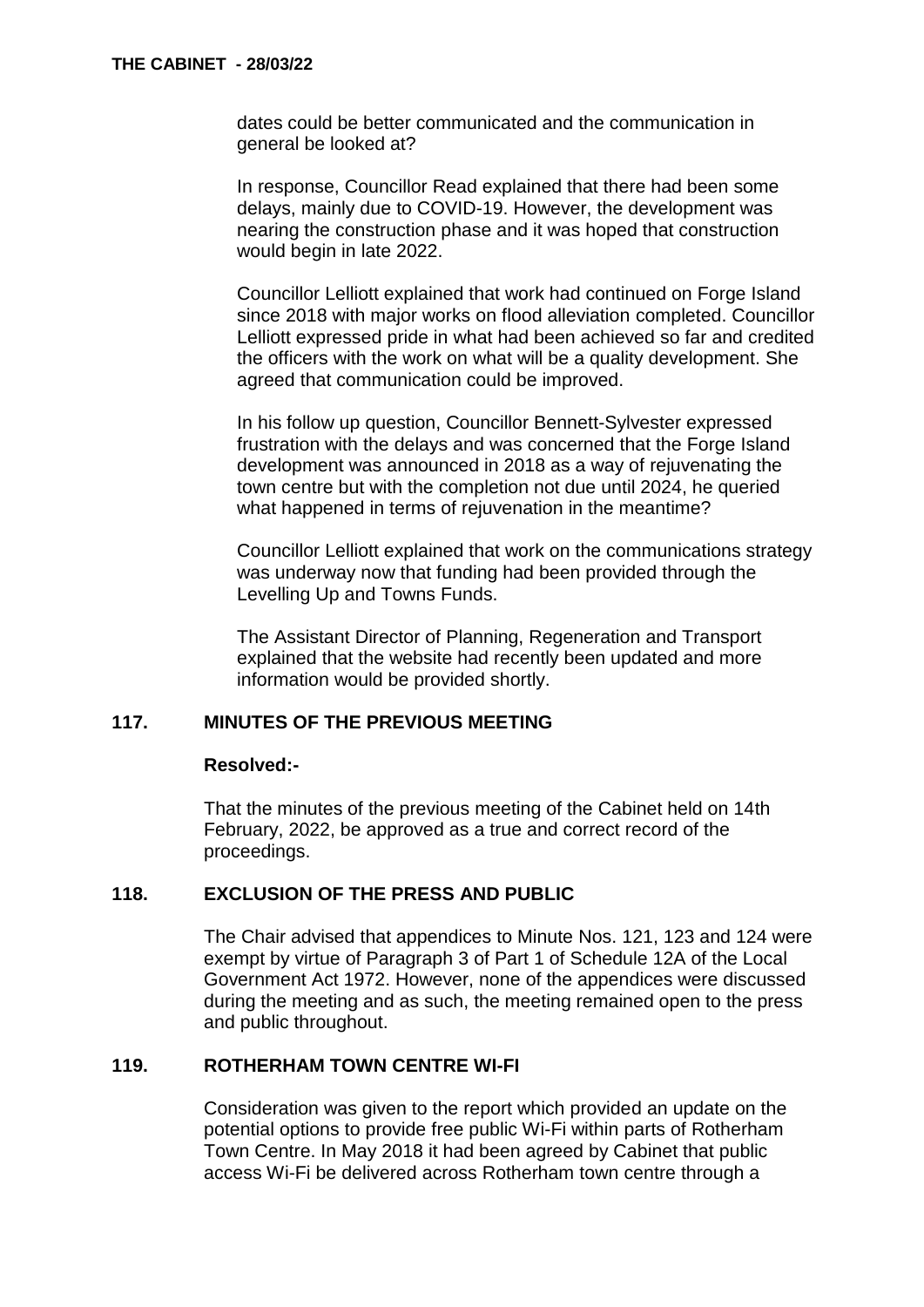concessionary contract. A contract was tendered in December 2019 and a chosen supplier identified in January 2020. However, by November 2020, the Council had been unable to progress the formal award and enter into contract with the chosen supplier due to changes within the company and a general lack of engagement from them in progressing the contract award. As such the Council took the decision to withdraw the award and abandon the procurement.

Alternative options had been investigated by the Council and a number of discussions had taken place with commercial organisations and telecommunication providers already working with the Council. Since the Council originally agreed to the project, the landscape had changed and other Councils were facing difficulties with similar schemes in that concessionary contracts were not achieving the level of projected income for the chosen supplier to make them viable. This had been attributed to the communications market reducing the cost of personal data and more town centre businesses offering free Wi-Fi to customers.

It was, therefore, proposed that the Council explore the potential to utilise its own building assets to extend the current corporately managed free public Wi-Fi network to key areas of the public realm within Rotherham town centre. This would include Forge Island, the new library and markets development. The option of the Council's ICT Service providing the infrastructure management and support for free town centre Wi-Fi and the option of commissioning a third party provider to deliver a free town centre Wi-Fi offering had both been rejected on the basis of viability, affordability and sustainability.

Further, the Council was due to start a range of digital inclusion initiatives and it was recommended that the Council use that opportunity to assess the demand for free town centre Wi-Fi.

## **Resolved:-**

- 1. That Cabinet agree to the delivery of free public Wi-Fi provision to the new town centre library and markets development.
- 2. That Cabinet agree that the potential for providing free public Wi-Fi within other areas of Rotherham town centre, utilising existing Council buildings and assets, be explored.

## **120. SUPPORT FOR ENERGY BILLS - COUNCIL TAX REBATE SCHEME**

Consideration was given to the report which outlined how the Council intended to administer the Energy Bills Rebate scheme that had been announced in February 2022. The purpose of the scheme was to help households with rising energy bills. The guidance for the Council Tax Rebate and Discretionary Fund had been released on 23rd February, 2022, with the Council allocated £16.421m for the Council Tax Rebate scheme and £0.616m for the discretionary fund.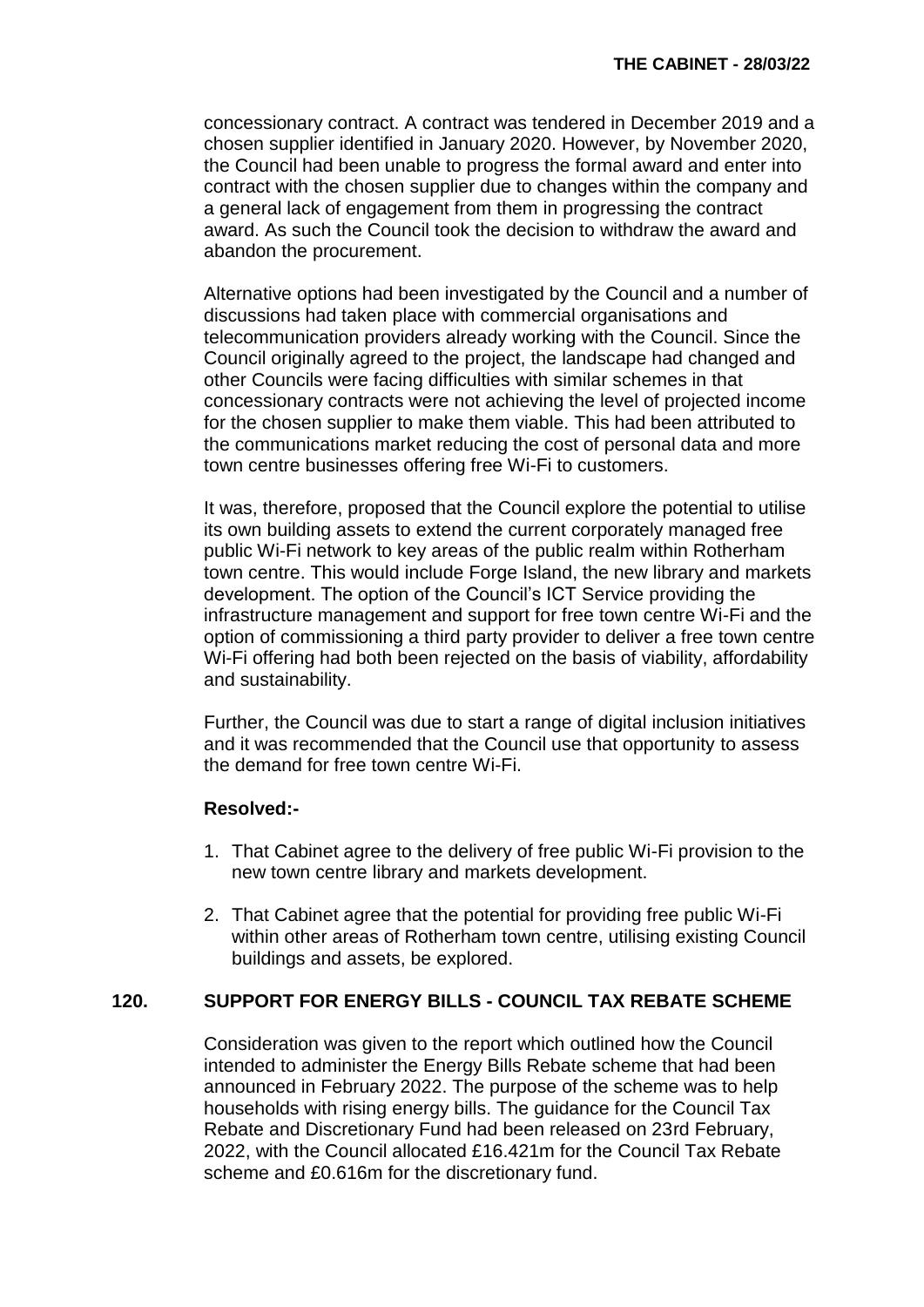The main scheme required the Council to design a process that, in Rotherham's case, would allow up to 112,000 households in bands A-D to receive a payment of £150. The discretionary scheme would allow the Authority to provide support to other energy bill payers who were ineligible for the rebate scheme. The Council's proposed scheme would equally share the discretionary funding using the same criteria as the main scheme but across all households in bands E-H. It was estimated that this scheme would generate a payment from the Council to these households of £82. All households in the Borough that were liable for Council Tax, provided they were not second homes, would therefore receive some level of support.

During the meeting the Leader explained that those residents who paid their Council Tax via Direct Debit would receive the rebate back directly into their accounts by the end of April 2022. Those who did not pay by Direct Debit would be sent a cheque by the end of May 2022. It was confirmed that there was no application process; the Council would automatically pay the rebate as per the scheme.

#### **Resolved:-**

- 1. That Cabinet approve the proposed approach to providing the £150 Council Tax rebate payment to liable Council Tax payers in bands A-D.
- 2. That Cabinet approve the Council's proposed discretionary scheme as set out within section 2.17 of the report submitted.

## **121. NEW APPLICATION FOR BUSINESS RATES HARDSHIP RELIEF**

The Council had received an application for Business Rates Hardship Relief that did not meet the Council's qualifying criteria. In line with the Council's Business Rates Discretionary Relief Policy, having regard to the financial cost of the proposed relief, it was recommended that Hardship Relief be refused.

The details of the organisation were exempt under Paragraph 3 of Part 1 of Schedule 12A of the Local Government Act 1972 as to disclose the applicant's business financial information could jeopardise the reputation of the business and place competitors at an unfair advantage. The details were available to Cabinet Members in exempt Appendix 1 to the report.

#### **Resolved:-**

1. That the application for Hardship Relief be refused.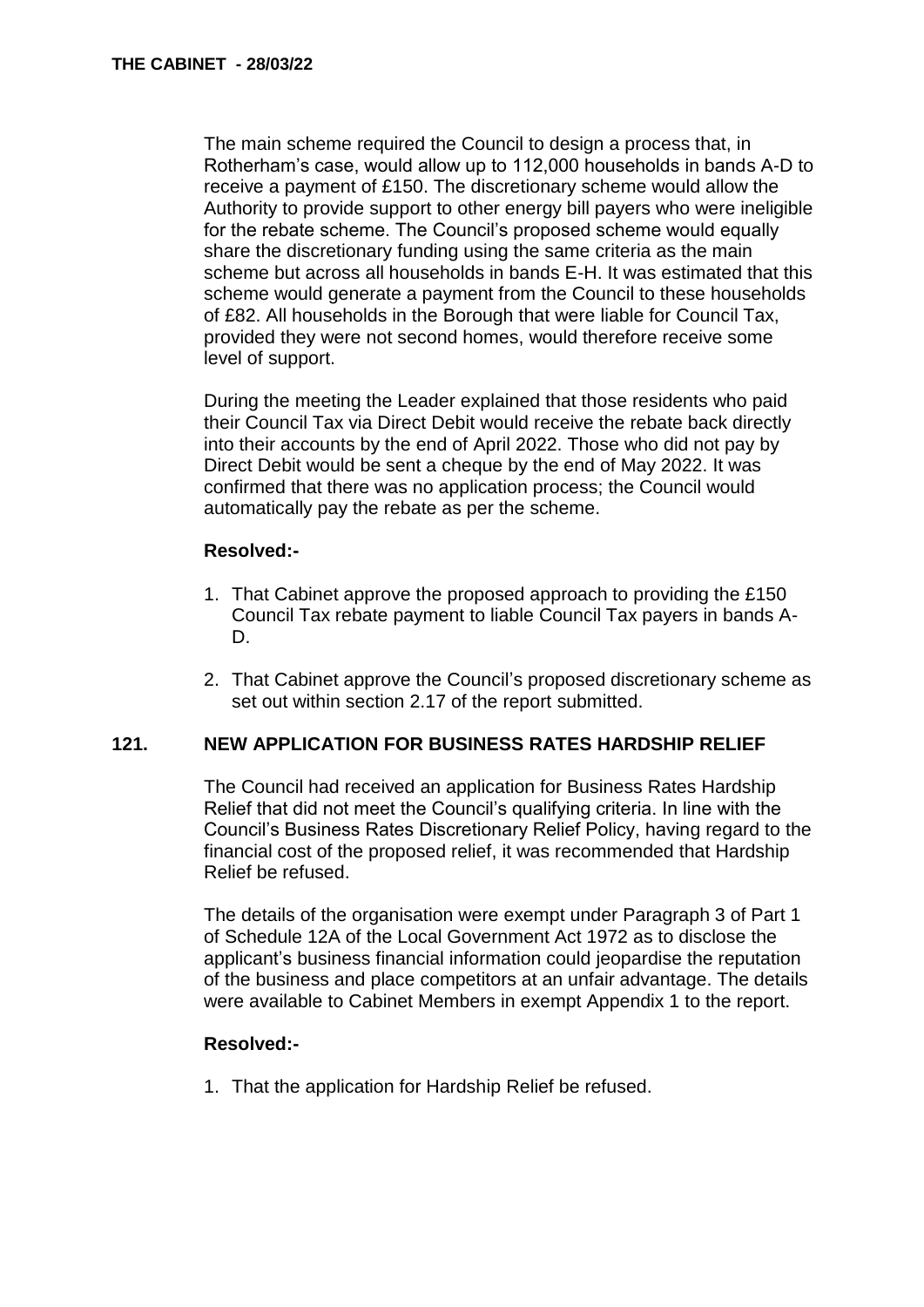#### **122. NEW APPLICATIONS FOR BUSINESS RATES DISCRETIONARY RELIEF FOR TREETON COMMUNITY CENTRE AND THE PAROCHIAL CHURCH COUNCIL OF THE ECCLESIASTICAL PARISH OF ALL SAINTS ROTHERHAM**

Consideration was given to the report which set out the applications for the award of Discretionary Business Rate Relief for Treeton Community Centre and The Parochial Church Council of The Ecclesiastical Parish of All Saints Rotherham. This was in accordance with the Council's Discretionary Business Rates Relief Policy which was approved by Cabinet on 12th December, 2016.

Treeton Community Centre was a registered charity who supported and benefitted the residents of Treeton and the surrounding area by running a luncheon club for elderly and disabled residents, a keep fit group, sports groups for children/young people and support groups offering advice and training amongst other activities. The application met the Council's criteria as set out in the Policy. It was recommended that the application for 2021/22 and 2022/23 be approved.

The Parochial Church Council of The Ecclesiastical Parish of All Saints Rotherham was a registered charity and had set up a social supermarket which aimed to provide food for those in needs. It also offered support to those in financial hardship. It was recommended that the application for 2021/22 and 2022/23 be approved.

Section 6 of the report set out the total costs of granting the relief for the financial years 2021/22 and 2022/23.

## **Resolved:-**

1. That Cabinet approve the applications for Discretionary Business Rate Relief for Treeton Community Centre and The Parochial Church Council of The Ecclesiastical Parish of All Saints Rotherham in accordance with the details set out in Section 6 to the report for the 2021/22 and 2022/23 financial years.

# **123. FORGE ISLAND DELIVERY UPDATE**

Consideration was given to the report which provided an update on the positive progress towards delivery of the Forge Island Scheme which was a key regeneration priority. If approved, the recommendations would allow for a successful negotiation of commercial terms for the construction of the development to start.

The Council had entered into a development agreement with Muse Developments Ltd. In December 2018 and since then, work had been undertaken to bring forward viable proposals to develop a leisure hub on the site within the agreed parameters. Planning permission had been granted in June 2020 and enabling works had been completed. Pre-let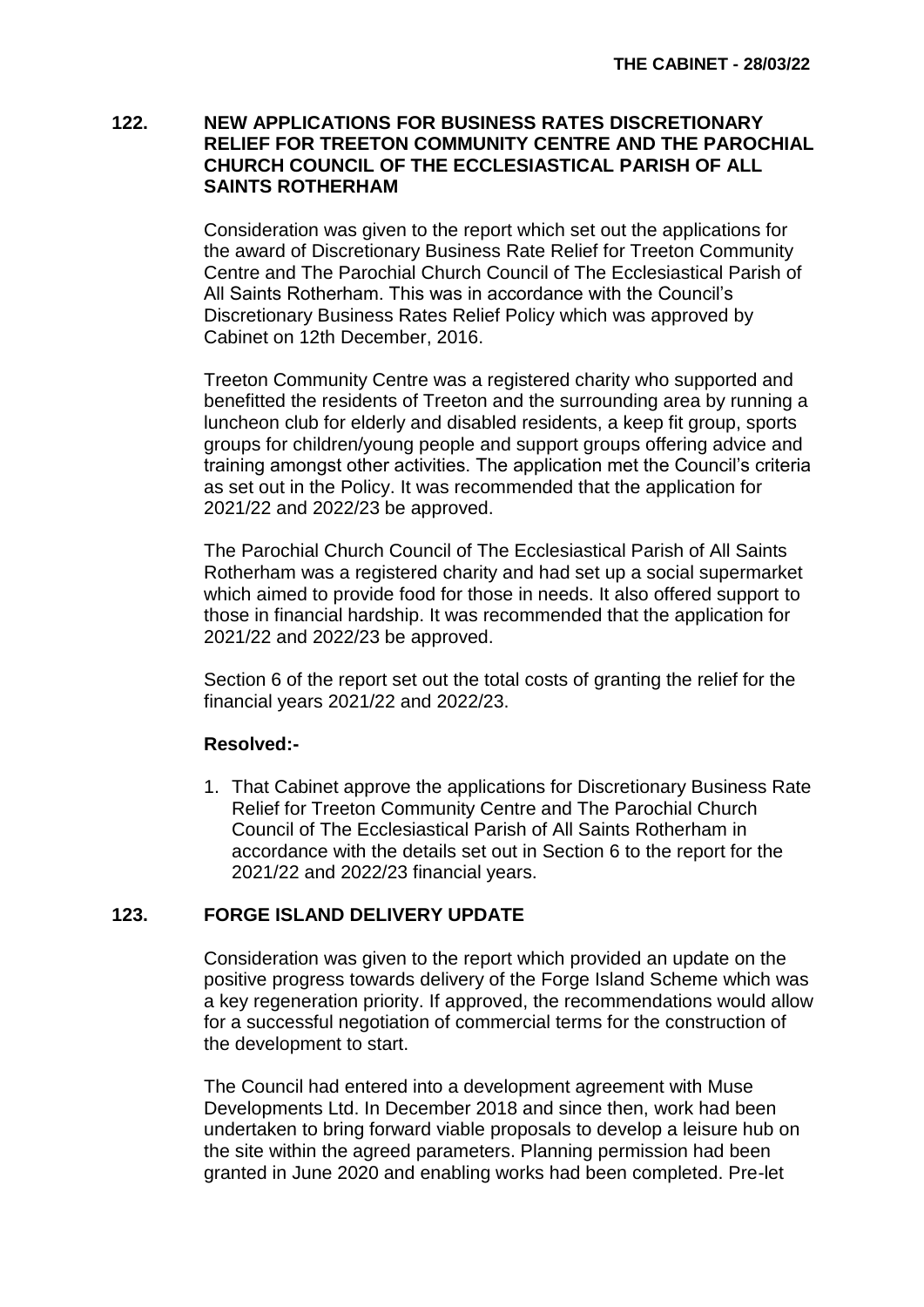agreements had been secured with The Arc Cinema and Travelodge and Heads of Terms had been agreed with 2 restaurants. Other significant achievements included flood alleviation works, demolition and site clearance.

Following discussions, it was reported that it may be possible to enhance the investment value of the Scheme through variations on the head lease terms. The first variation would allow the Council to have an option to "buy out" the investor's leasehold interest at the end of the head lease for a nominal sum. The second variation would allow for flexibility in relation to the head lease length to maximise the investment value. A further variation would include moving away from the Retail Price Index (RPI) to Consumer Price Inflation or Consumer Prices Index including Owner Occupiers Housing Costs in relation to rent review provisions. This was due to the expectation that the Bank of England would phase out the RPI from 2030.

It was reported at the meeting that work was expected to start on the site later in 2022 ready for the scheme to be open in early 2024.

#### **Resolved:-**

- 1. That Cabinet notes the positive progress towards delivery of the Forge Island scheme and, to allow successful negotiation of commercial terms for construction of the development to start, it reaffirms the agreement of December 2018 to authorise the Strategic Director of Regeneration and Environment and the Cabinet Member for Jobs and the Local Economy (subject to confirmation by the Strategic Director for Finance and Customer Services that the final proposal was affordable within the Budget and Financial Strategy) to agree the final proposal for the scheme to be funded through a head lease arrangement with an investor.
- 2. That a provision be made from the remaining balance of the Town Centre Investment Fund to provide a potential capital contribution to the scheme, as detailed in the exempt appendix 1.

## **124. REGENERATION PROGRAMME: STRATEGIC LAND ASSEMBLY**

Consideration was given to the report which outlined the necessary approvals to enable the negotiation and subsequent acquisition by private treaty agreement of all third-party land and property rights to deliver the Regeneration Programme. The Council had secured over £70m from the Department for Levelling Up, Housing and Communities through the Town Deal and Levelling Up Fund. This was in addition to the £12.6m from the Future High Streets Fund. The funding would allow the Council to embark on its most significant regeneration opportunity for many years and bring benefits to the entire Borough. Specific areas referenced in the report included the Riverside Residential Quarter, the Leisure and Cultural Quarter, Mainline Station and Eastwood.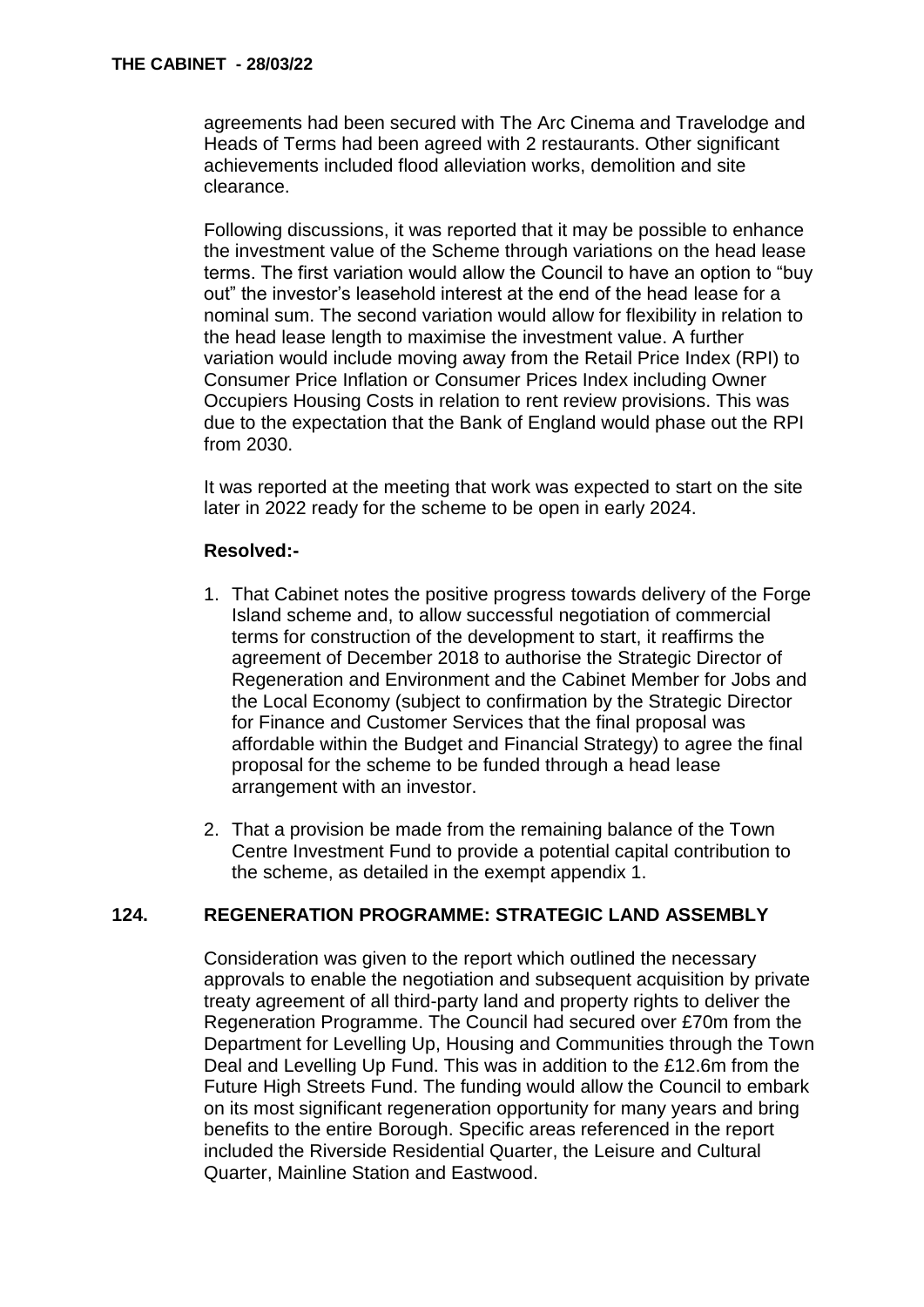The report also addressed the need for public sector intervention to acquire land and property owned by the private sector which was required for the regeneration programme. The sites in question were set out in exempt Appendix 1. Whilst it was the preferred option that the sites be acquired by agreement with the private land owners, it was vital that the Council be prepared to acquire the land via Compulsory Purchase Order powers (CPO) if need be. If a CPO was required, a further report would be brought back to Cabinet.

Consultation with affected landowners had taken place where appropriate and in most cases the first stages of negotiations had begun. Specific consultation on project proposals would take place as schemes moved forward. A further report would be brought back to Cabinet at a later date in 2022 on the subject of a development partner for the town centre residential sites.

At the meeting it was reported that the Regeneration Programme would help deliver economic and social benefits to the Borough both in residential and commercial settings. It would also help improve connectivity. Approval of the recommendations would allow the Council to move at pace to take full advantage of the funding opportunities and deliver its longstanding aims for the entire Borough.

## **Resolved:-**

- 1. That Cabinet authorise the acquisition of the Freehold and Leasehold interests in the land and properties shown edged red for identification purposes only on the plans at Appendix 1.
- 2. That the Assistant Director for Planning, Regeneration and Transport be authorised to negotiate the acquisition by agreement of the property interests at Appendix 1, in consultation with the Council's Section 151 Officer and the Cabinet Member for Jobs and the Local Economy, and the Assistant Director of Legal Services be authorised to complete the necessary transactions.
- 3. That Cabinet grant a Resolution in Principle to investigate the use of Compulsory Purchase Order powers. In the event that terms cannot be agreed in relation to all or any of the property interests, or cannot be agreed within the prescribed timeframe, a further report may be submitted to Cabinet seeking a formal resolution to acquire those property interests through the exercise of the Council's Compulsory Purchase Powers.

## **125. COVID RECOVERY FUND**

Consideration was given to the report which explained that the Council's Financial Outturn Report 2020/21 to Cabinet in July 2021 earmarked £2m for a Covid Recovery Fund. The Fund had been created to take proactive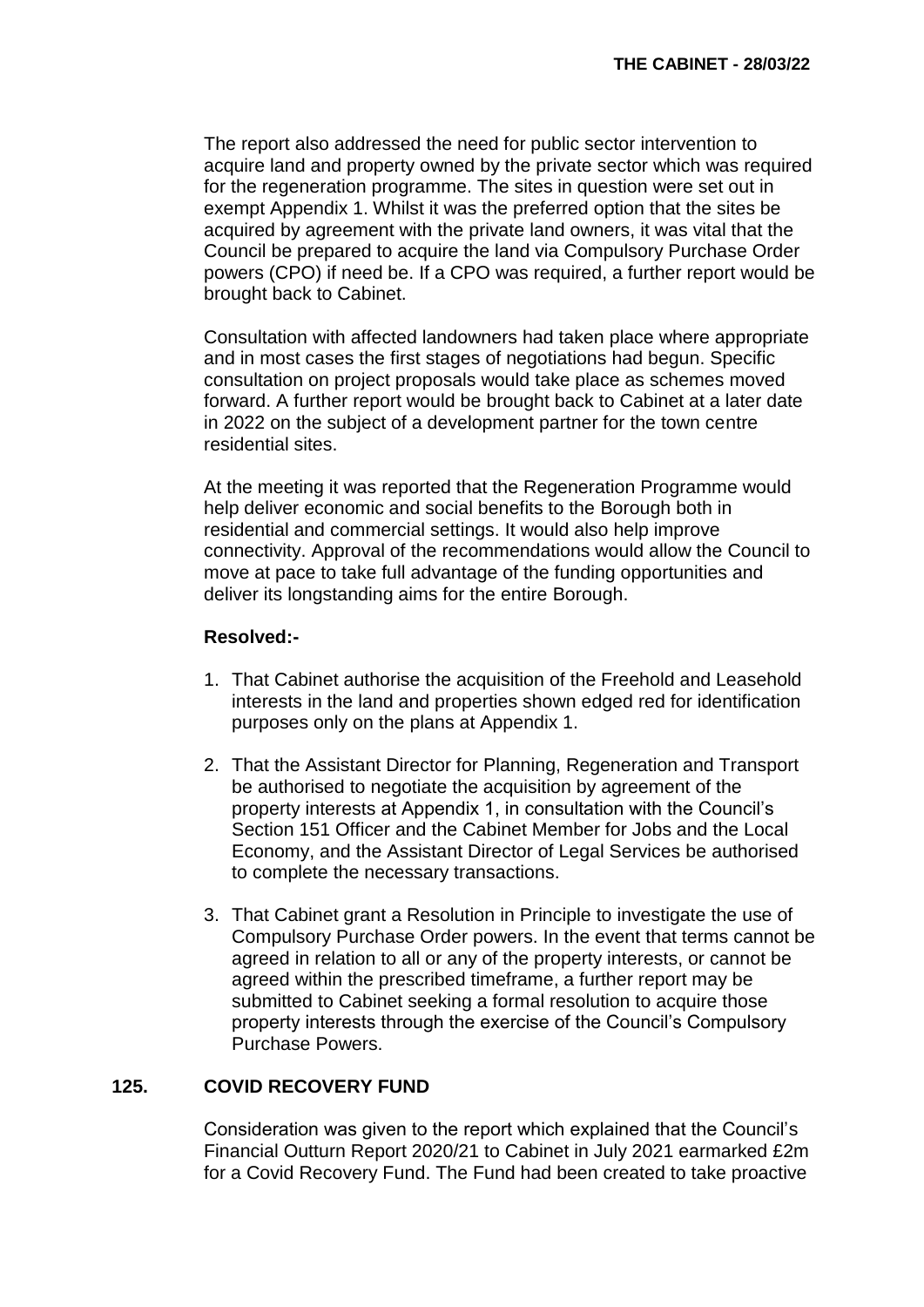steps in order to support local residents as they emerged from the pandemic. The funding was being brought forward in March 2022 to help residents against the backdrop of growing concerns around the cost of living due to inflation and significant increases in energy and fuel bills in particular. The Citizens Advice Bureau reported a 50% increase in the use of their services for financial support, with Advocacy and Appeals reporting a 66% increase in residents seeking support in the year from January 2021. Homelessness numbers were also increasing.

It was proposed that £500k be used in a cash grant scheme to provide support for households with the rising cost of energy bills. This support would take the form of a one-off grant of £250 which would be paid directly to the energy provider where possible. This grant would be available to those households unable to pay their energy bill. The support would also be available to those who paid their bills through pre-payment meters but only where the Council had been assured that those households were unable to pre-pay for their energy.

It was also proposed that £300k of the Covid Recovery Fund be used to top up the Council's allocation from Government for 2022/23 for providing Discretionary Housing Payments. These payments were to help pay rent and could be awarded to residents if they were already receiving Housing Benefit or received the housing element of Universal Credit.

A further £100k would be directed towards support for cultural recovery events and opportunities for people to reconnect. This Fund would work alongside the revenue budget investment that had been agreed as part of the 2022/23 budget setting process for the Women's Euro 2022 football tournament. It was anticipated that some of the additional £100k would be used to enable participation in events related to the Queen's Platinum Jubilee celebrations that would be taking place across the country in June 2022.

It was explained that the remaining £679k would be retained within the Covid Recovery Fund so that further support could be targeted at issues as they arose as the Borough's recovery from Covid continued.

This report was considered by the Overview and Scrutiny Management Board as part of the pre-decision scrutiny process. The Board was fully supportive of the recommendations but requested that guidance on the application process for community events be issued as soon as practicable, especially since the Jubilee celebrations were due to take place in a matter of weeks.

#### **Resolved:-**

1. That Cabinet approve the proposed use of the Covid Recovery Fund for the following purposes: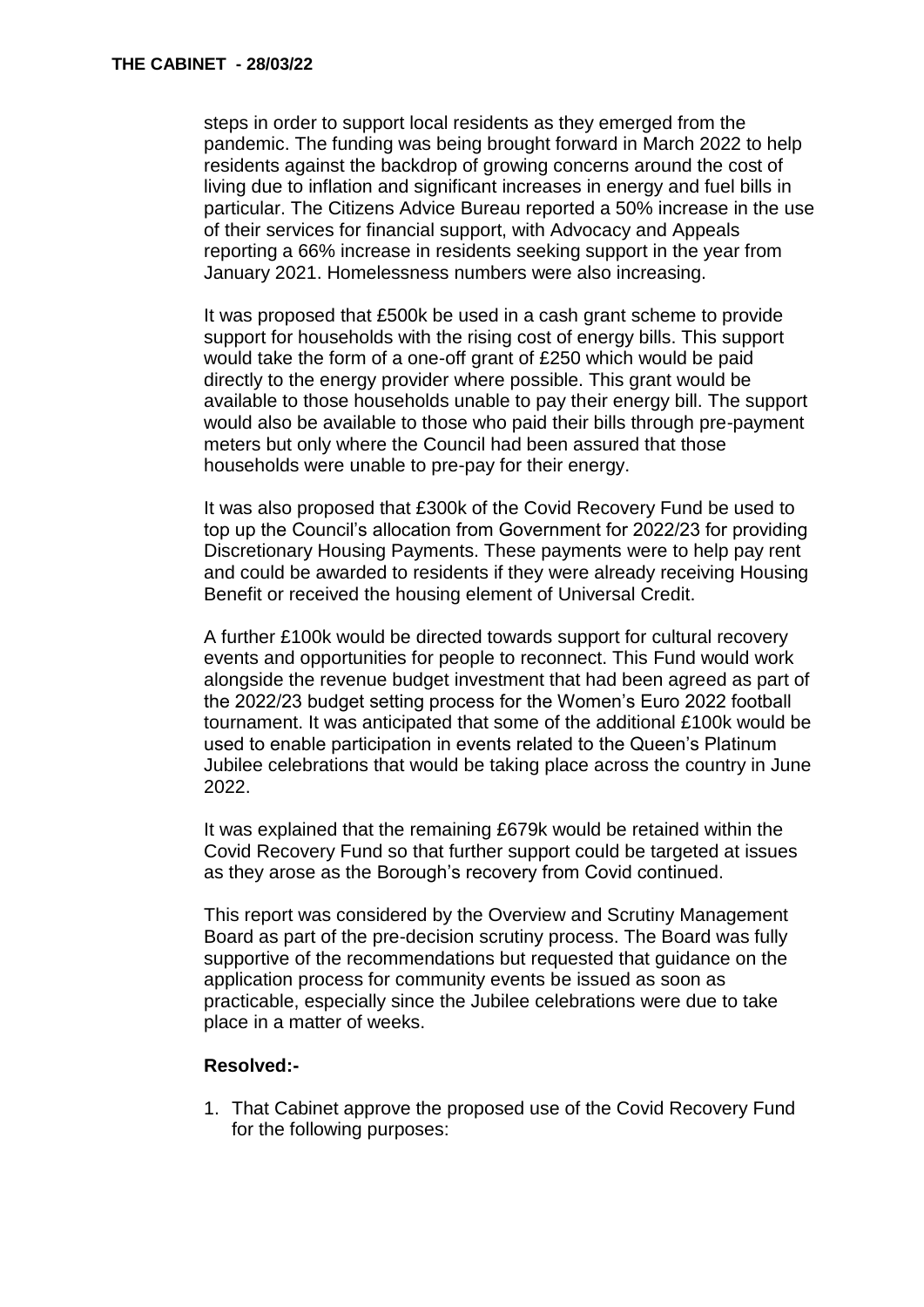- £500k Cash grant scheme to provide support for households with the rising cost of energy bills.
- £300k additional funding to top up the Council's Discretionary Housing Payments Fund.
- £100k to support cultural recovery events.
- £50k to facilitate the administration of these proposals
- 2. That Cabinet note that a report will be presented to a future meeting regarding the remaining funding of £679k.
- 3. That guidance be issued as soon as is practicable on the application process for community events.

# **126. SOCIAL VALUE ANNUAL REPORT**

Consideration was given to the report which set out the key achievements over the year to the end of November 2021 in relation to social value. The Council had adopted the Social Value Policy in 2019 and had made significant progress to secure social value commitments as part of the Council's contracts and had also achieved accreditation as a "Living Wage Employer" by the Living Wage Foundation. As well as the key achievements, the report also set out key priorities for 2022.

The aim of the Social Value Policy was to maximise the local impact of the Council's spend, with key elements taking forward:

- Raising the living standards of Rotherham residents and commitment to working towards the Living Wage Foundation Living Wage.
- Increasing the proportion of the Council's expenditure which goes to local businesses and providers.
- Building social value into all council contracts and maximise the impact gained from every pound spent, through the introduction of a rigorous system for assessing and measuring social value.
- Commit to the principle of co-designing services wherever possible

The Council had either achieved or made progress against all of the commitments agreed in February 2021. These included:

- The Social Value Commissioning Toolkit was in the final stages of development and about to be rolled out.
- Accreditation as a "Living Wage Employer" was awarded in September 2021.
- Anchor networks development was underway with key partners building on the commitments form the partnership Social Value Charter.
- The Council was positively engaged in the development of Social Value Policy and practice in the Mayoral Combined Authority.
- A workshop had been held to explore further community wealth building opportunities.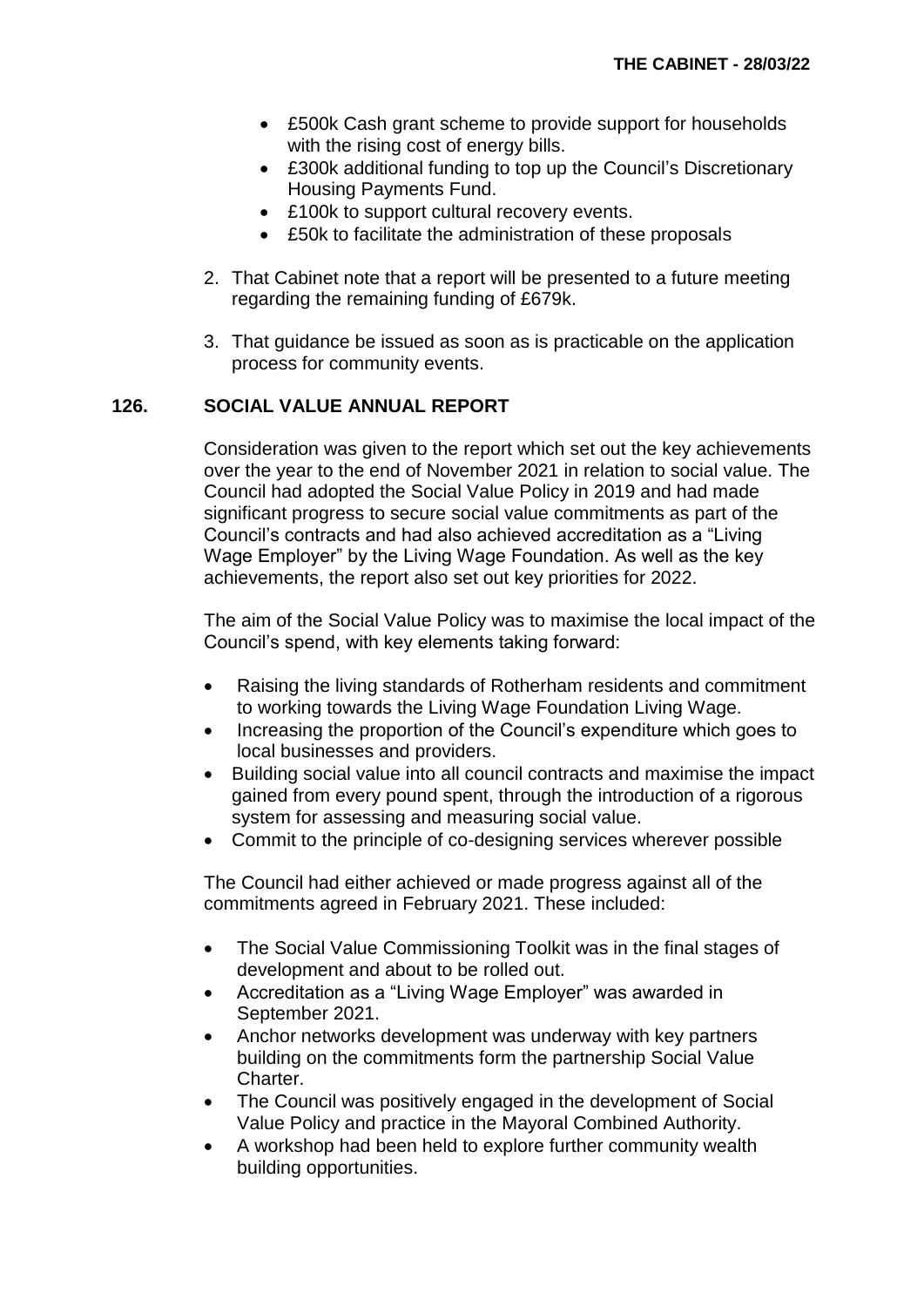An event had been held to engage with suppliers and provide real examples of good practice. This event would be repeated annually.

The report had been positively received by the Overview and Scrutiny Management Board as part of the pre-decision scrutiny process. However, it had been requested that consideration be given as to how the impact of the Social Value Strategy was demonstrated in future annual reports and how businesses and voluntary/community organisations' contributions to "social responsibility could be captured. It was also requested that a further report be submitted to the BoardB in 6 months outlining the mid-year position.

## **Resolved:-**

- 1. That the annual report is received noting the increased social value commitments along with outcomes achieved.
- 2. That the key priorities for 2022 include:
	- a) Launch of the Social Value Commissioning Toolkit to be held in May.
	- b) Further embedding Social Value across the Council.
	- c) Focus on increasing social value commitments for skills and employment.
	- d) Engagement with the South Yorkshire Mayoral Combined Authority in development and delivery of social value in the subregion.
	- e) Building on anchor network development as part of the Rotherham Together Partnership Social Value Charter.
	- f) Undertake further research to build local market intelligence.
- 3. That consideration be given as to how the impact of the Social Value strategy was demonstrated in future annual reports.
- 4. That consideration is given to how businesses and voluntary/community organisations' contribution to 'social responsibility' is captured.
- 5. That a further report is submitted to the Overview and Scrutiny Management Board in 6 months outlining mid-year position.

#### **127. SCRUTINY REVIEW RECOMMENDATIONS – ROTHERHAM COMMUNITY HUB**

Consideration was given to the report which summarised the findings and recommendations from the Health Select Commission spotlight review held on 13th September, 2021. The review focused on the befriending service and support for loneliness provided by the Rotherham Community Hub during the COVID-19 Pandemic.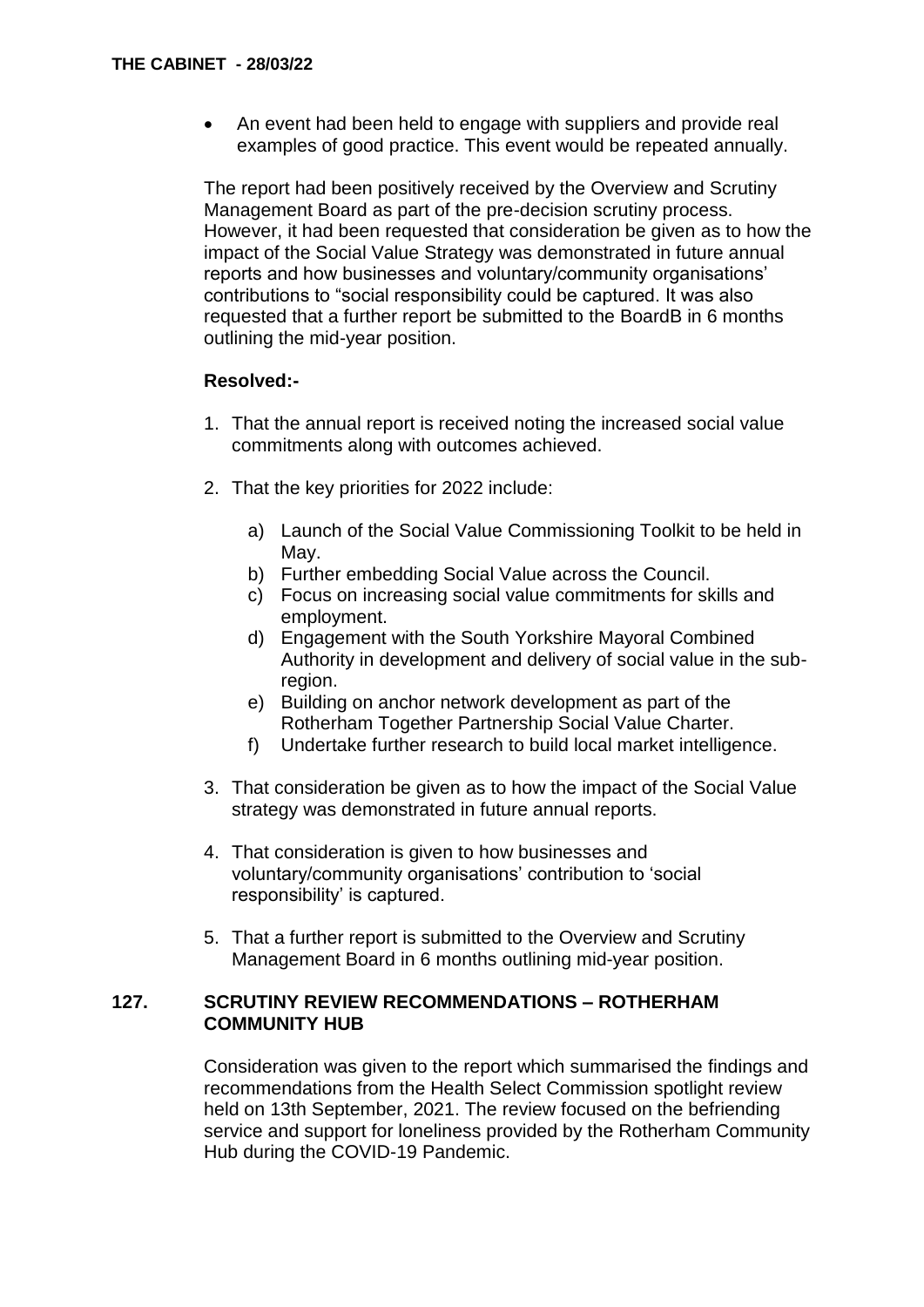To fulfil a statutory requirement, the Community Hub was rapidly mobilised during March 2020 to respond to the COVID-19 crisis, which left many vulnerable people without a way to get food, medicine, or emotional support during isolation. Coinciding with the launch of the Food Bank, the new Community Hub offered a simple route to request support or to volunteer. From the outset, Hub staff identified a trend of isolation and loneliness among people who were shielding or isolating during COVID-19. The Community Hub co-ordinated the joint response of Council services and the voluntary and community organisations sector (VCS).

Members of the Health Select Commission undertook the spotlight review with a view to understanding and highlighting the role of the Community Hub within the suite of interventions in loneliness and provision of mental health support which had been an agreed primary focus of the Health Select Commission for 2021-22. All Members of the Health Select Commission undertook the review. Recommendations were generated by Members and derived from discussion during the question and answer session with service leads.

At the meeting the Cabinet Member for Adult Social Care and Health agreed with the praise for the Community Hub and confirmed that loneliness and befriending was a focus of the Health and Wellbeing Board.

# **Resolved:-**

- 1. That the following recommendations from the review be received:
	- a) That the excellent work of Rotherham Community Hub be commended, especially in respect of the befriending service which helped relieve loneliness and isolation throughout the pandemic.
	- b) That Members be encouraged to add the Community Hub to their Ward priorities and e-bulletins to better support vulnerable residents and families.
	- c) Whereas the current Community Hub model was due to end in March 2022, should there be a further evolution of the Community Hub model, that an update be brought in 12 months' time.
- 2. That Cabinet formally consider its response to the above recommendations by June 2022, in accordance with the Overview and Scrutiny Procedure Rules.

## **128. SCRUTINY REVIEW RECOMMENDATIONS - SUPPORT FOR YOUNG CARERS**

Consideration was given to the report which summarised the findings and recommendations from the 22nd October, 2021, spotlight review in respect of support for young carers. These recommendations were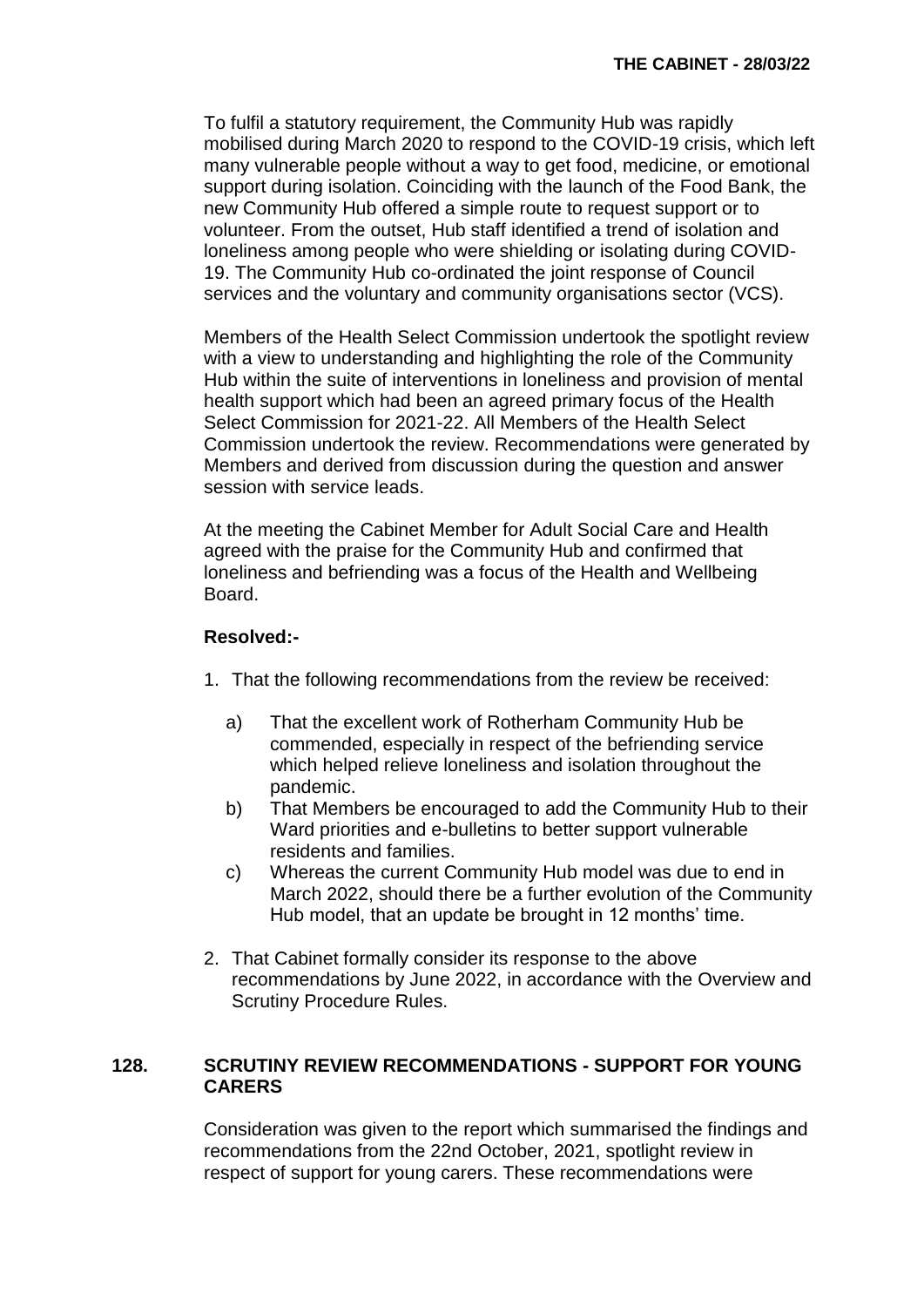agreed by the Health Select Commission on 25th November, 2021, and by the Overview and Scrutiny Management Board on 19th January, 2022.

As part of the discussions of the Adult Carer's Strategy at the 8th July meeting of the Health Select Commission, a spotlight review was undertaken in tandem with the Improving Lives Select Commission to examine the support available for young carers both during the pandemic and entering the recovery phase. Members met with service leads from the Council's Early Help Service and partner organisation Barnardo's on 22nd October, 2021. The spotlight review was undertaken by Councillors Baum-Dixon, Pitchley, Thompson, and Yasseen.

Recommendations were generated by Members and derived from discussion during the question and answer session with service leads.

#### **Resolved:-**

- 1. That the following recommendations from the review be received:
	- a) That action plans and performance matrix be supplied as part of the next update in 6 months' time.
	- b) That a plan be developed to address the current data gap in respect of young carers who mature into adult carers, with a view to providing the best preparation possible and making this transition as seamless as possible for young carers who may continue to have caring responsibilities into adulthood.
	- c) That consideration be given to how best to provide additional support to young carers seeking to access employment skills, education and training.
- 2. That Cabinet formally consider its response to the above recommendations by June 2022, in accordance with the Overview and Scrutiny Procedure Rules.

## **129. SCRUTINY REVIEW RECOMMENDATIONS – EXTERNAL FUNDING**

Consideration was given to the report which summarised the findings and recommendations from the Improving Places Select Commission spotlight review held on 12th November, 2021. The review examined external funding sources to fund regeneration and transformation projects around the Borough. Several bids have been successful, whilst others had been unsuccessful. The Improving Places Select Commission received a presentation illustrating the status of the bids and funding packages and outlining the project that would be delivered. These recommendations were agreed by the Improving Places Select Commission on 14th December, 2021, and were endorsed by the Overview and Scrutiny Management Board on 19th January, 2022.

The spotlight was undertaken by Councillors Wyatt, Burnett, Havard, Miro, and Tinsley.